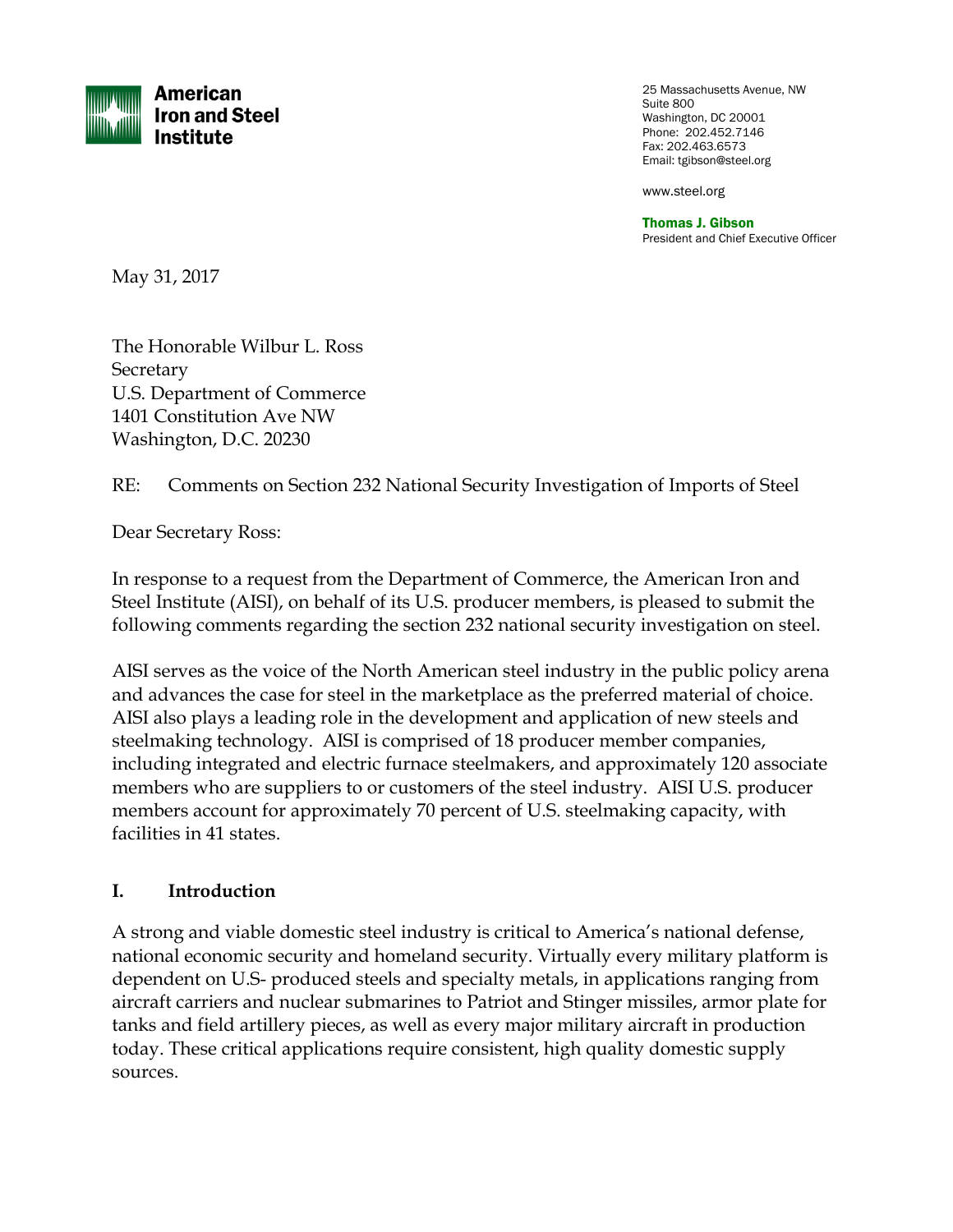On a broader scale, steel is also essential to our nation's critical infrastructure, in terms of transportation, public health and safety, and energy, to name a few key areas.

- Our military and our broader economy depend on transportation infrastructure like roads, bridges, railroads, transit systems and airports, all of which are built with steel products such as rebar, plate, sheet and fabricated structural members.
- Public health and safety require reliable and efficient water and sewage systems that are built with steel components, including tubular goods, tanks and culverts.
- Steel is critical to our oil and gas energy infrastructure. Our nation's security depends on a reliable domestic energy supply and the domestic steel and products made from steel necessary to develop and transport the energy. Oil country tubular goods are essential to oil and gas production, and steel line pipe is needed to move these energy supplies to market.
- Electrical power generation is another critical national security need served by steel. Grain-oriented electrical steels (GOES) are a principal raw material for electrical power and distribution transformers, which are critical to the nation's electrical grid and our national security. Non-oriented electrical steels (NOES) are an important raw material for use in critical infrastructure, including for large cores in electrical power generators and industrial applications, such as for oil drilling and oil and gas pipelines. Steel is also present in the structures and in the boilers, pressure vessels and pipe that is needed to produce and deliver the steam or water to the generators.
- Transmission towers, made entirely of steel, carry steel-containing high voltage electric cables and provide support for our nation's microwave, cellular and other communications equipment.

The U.S. steel industry's ability to supply our defense establishment will depend on the steel industry's continued ability to compete in its commercial markets and maintain a domestic manufacturing presence. Repeated surges in imports of dumped and subsidized steel products from numerous countries in recent years have injured the U.S. industry and threaten further injury, putting our national security at risk.

Global steel overcapacity driven by foreign government subsidies and other interventionist policies has led to high levels of dumped and subsidized imports in the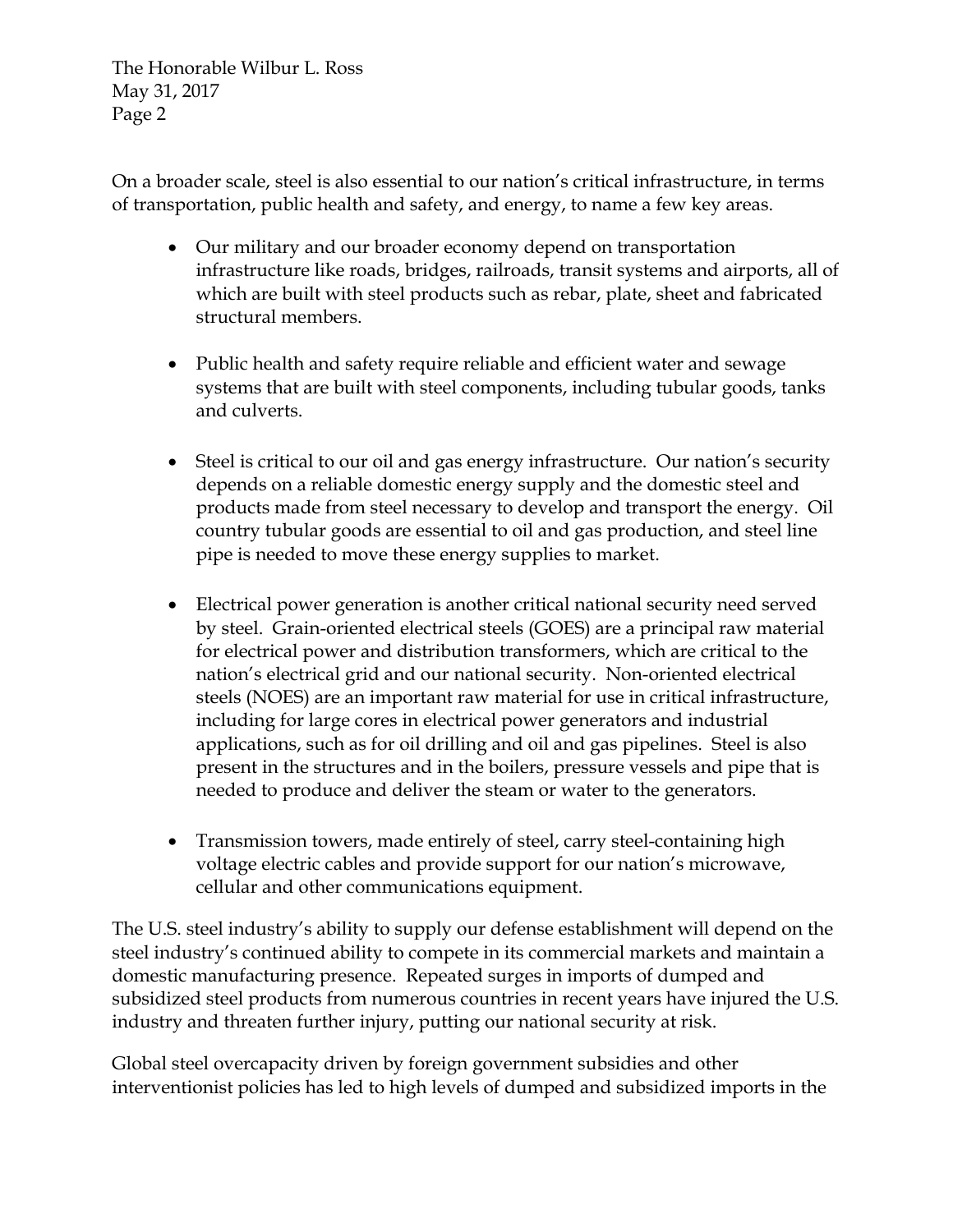U.S. market that are taking significant market share from domestic producers and are a critical factor underlying reduced domestic production and low capacity utilization. This has led to a number of plant closures and a net loss of 14,000 jobs in the U.S. industry from January 2015 to December 2016, before a slight recovery in the first part of this year.

To respond to this import crisis, the domestic industry has filed and successfully prosecuted a number of antidumping (AD) and countervailing duty (CVD) cases in recent years on hot-rolled steel, cold-rolled steel, corrosion-resistant steel, wire rod, rebar, cut-to-length plate, stainless steel sheet and strip, circular welded steel pipe, welded stainless steel pressure pipe, heavy walled rectangular steel pipe and tube, line pipe, non-oriented electrical steel, oil country tubular goods (OCTG), and various downstream steel products, among others. The trade relief provided by these orders has reduced the volume of imports subject to the orders, but high volumes of steel continue to enter the U.S. market from countries not subject to AD/CVD relief, or from countries where the AD/CVD relief has proven to be ineffective. In addition, in recent years there has been a dramatic increase in a variety of schemes by foreign producers and importers to evade the AD/CVD laws.

Global steel capacity far exceeds current global steel demand and is far in excess of projected world steel demand growth. Much of this global steel excess capacity is attributable to foreign government subsidies and other government interventionist policies. The U.S. government must press China and other foreign governments to reform their policies, cut excess steel capacity and refrain from further subsidizing the growth of capacity that will jeopardize our commercial markets -- and thereby undermine the industry's ability to supply smaller, but vitally important, markets such as defense, electrical infrastructure and energy. The U.S. government must also ensure that the trade policies of foreign competitors are consistent with international rules - thereby permitting domestic producers to compete on the basis of genuine comparative advantage.

## **II. Steel is Essential to National Security**

## **A. The U.S. Steel Industry Today**

The U.S. steel industry, including all carbon and alloy steel producers and specialty steel producers, employs about 140,000 highly skilled workers. The industry shipped \$96.5 billion of high quality steel and high-technology specialty alloy products in 2016. The industry includes state-of-the-art, large and small electric arc furnace producers (or "mini mills") that make steel from recycled scrap, and highly efficient large "integrated" steel producers who make steel from virgin materials and recycled steel.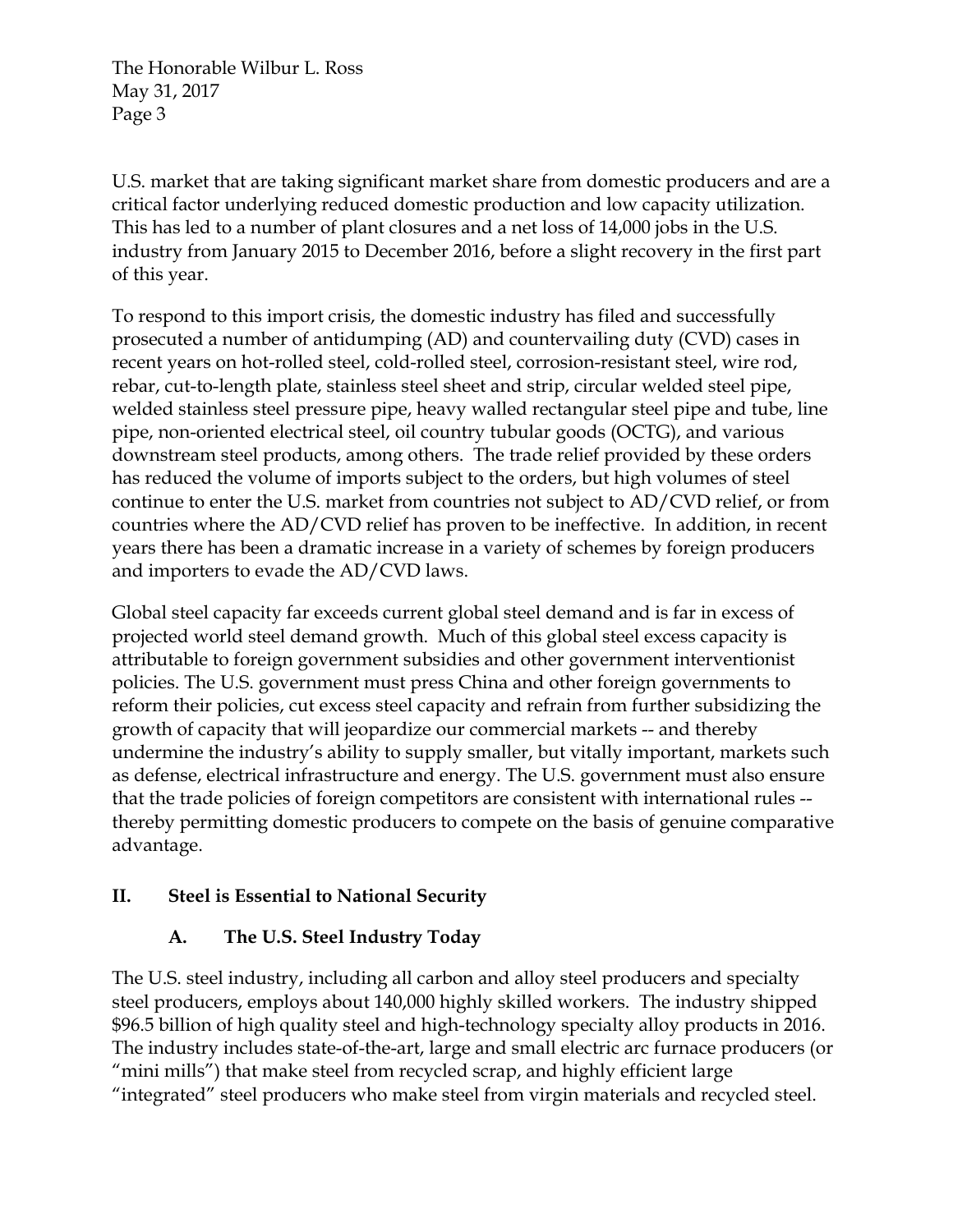The American steel industry and the thousands of skilled men and women who comprise its workforce produce high quality, cost-competitive steel products for military use in applications ranging from aircraft carriers and nuclear submarines to Patriot and Stinger missiles, armor plate for tanks and field artillery pieces, as well as every major military aircraft in production today. These critical applications require consistent, high quality on-shore supply sources.

While leading-edge defense applications represent only a small portion of overall domestic sales of steel products, defense-related materials are produced on the same equipment, using some of the same technology, and are developed by the same engineers who support the larger commercial businesses of steel companies in the U.S. Thus, the companies are not typical defense contractors who derive the majority of their sales and profits from their defense business. It is the overall financial health of U.S. steel producers, and not simply the profitability of their defense business, that is essential to their ability to be reliable defense suppliers.

A financially strong, technologically-advanced, and environmentally-sustainable steel industry in the United States is essential to serving the material and security needs of American society today. Steel provides direct environmental benefits by improving the energy and material efficiency of U.S. manufacturing. Furthermore, new higher quality steels generate a wide array of other benefits throughout our society. New steels and steel applications are providing more durable and hazard-resistant structures. Light weight, high strength steels -- which are gaining increasing acceptance in automotive applications -- are enabling development of more fuel-efficient vehicles while improving passenger safety. Likewise, armor plated and alloyed steels play an important role in serving our nation's national and homeland security needs.

A strong domestic steel industry is also vital to ensuring a sound manufacturing base. AISI's analysis of Commerce Department data on inter-industry supply and production relationships shows that each billion dollars of steel industry output brought to market directly requires, for example, more than \$600 million in materials purchases, nearly \$60 million in services purchases, more than \$40 million in energy purchases, and nearly \$40 million in purchases of other manufactured goods. Indeed, these figures understate the economic impact of the steel industry as they do not include the purchases required of supplier industries to meet demand from the steel industry. Nor do they include the ripple effects of re-spending by employees of the steel industry and its suppliers. In this way, the steel industry supports many thousands of jobs across nearly every sector of the United States' economy in addition to the 140,000 workers it employs directly. These interrelationships demonstrate that the steel industry maintains a key role in economic development.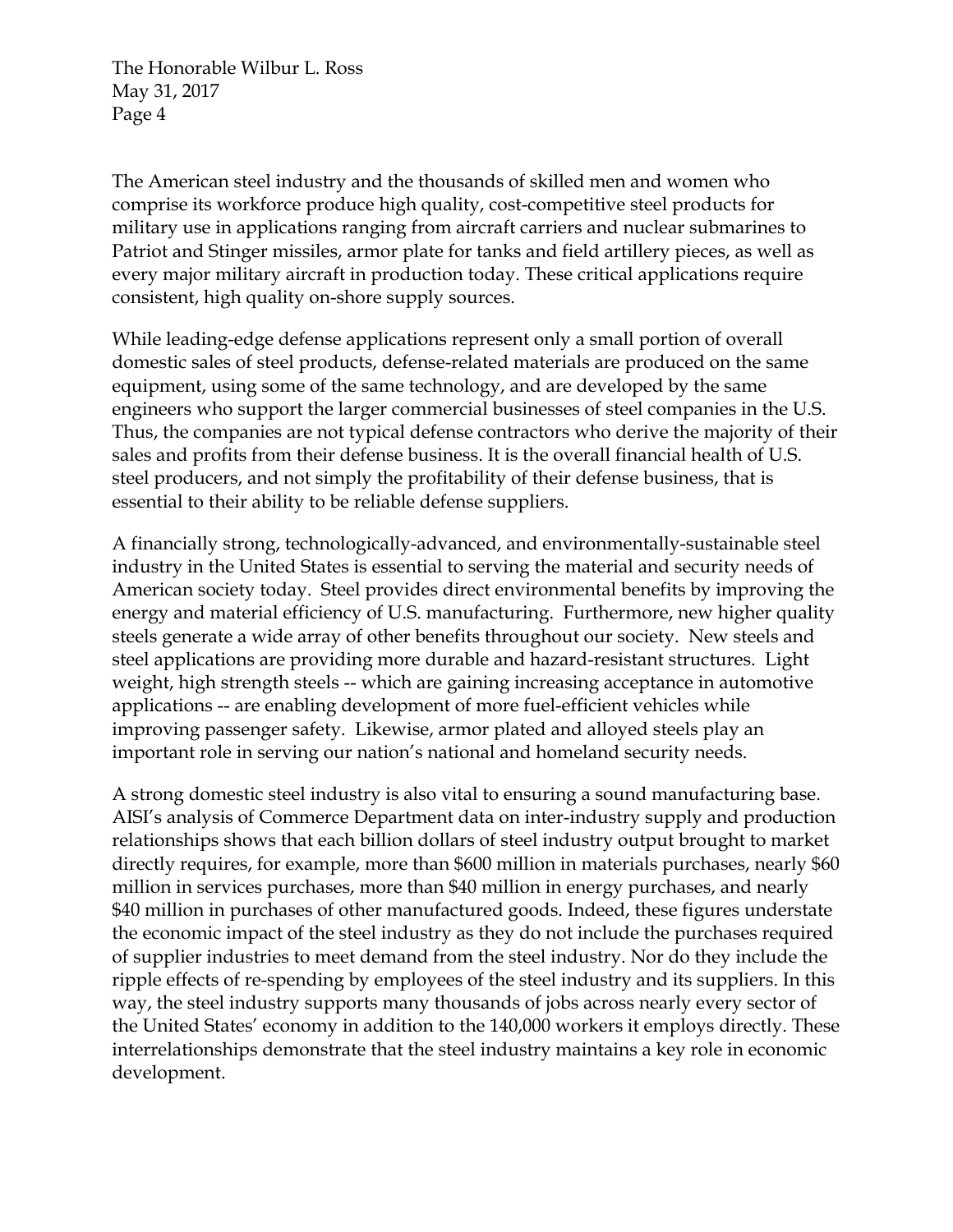The domestic steel industry believes that, over an extended period of time, the United States could lose much of its steel-related manufacturing base if U.S. steel consumers continue to move production offshore due to market-distorting foreign government incentives and due to unsound economic policies at home. If we continue to lose our manufacturing base due to market distorting foreign competition or U.S. economic policies that are hostile to domestic investment and U.S.-based manufacturing, it could become impossible to produce here; the U.S. military would lose its principal source of strategic metals; and we as a nation would become dangerously dependent upon unreliable foreign sources of supply.

Steel is produced in many forms, including flat-rolled and long products, carbon pipe and tube products, wire and other fabricated products. Carbon and alloy steel is used in all major end-use markets, including construction, automotive, machinery, appliance and containers. Specialty steels are high technology, high value materials, produced by small and medium-sized companies. These specialty metals are used in extreme environments that demand exceptional hardness, toughness, strength and resistance to heat, corrosion and abrasion, such as in the aerospace and chemical processing industries. All segments of the domestic steel industry contribute directly or indirectly to the defense industrial base.

## **B. The Criticality of the Steel Industry to the National Defense and the Defense Infrastructure**

The U.S. carbon/alloy and specialty steel industries are vital partners to American defense contractors and to the U.S. Department of Defense (DOD). Domestic and specialty metals are found in virtually every military platform. Whether it is missiles, jet aircraft, submarines, helicopters, Humvees® or munitions, American-made steels and specialty metals are crucial components of U.S. military strength. A few examples follow:

- 1. Fighter aircraft engines, gears, bearings, and the body itself, use high performance specialty steels and superalloys produced by U.S. specialty steel companies.
- 2. Land based vehicles such as the Bradley Fighting Vehicle, Abrams Tank, and the family of Light Armored Vehicles use significant tonnage of steel plate per vehicle.
- 3. Steel plate is used in the bodies and propulsion systems of the naval fleet.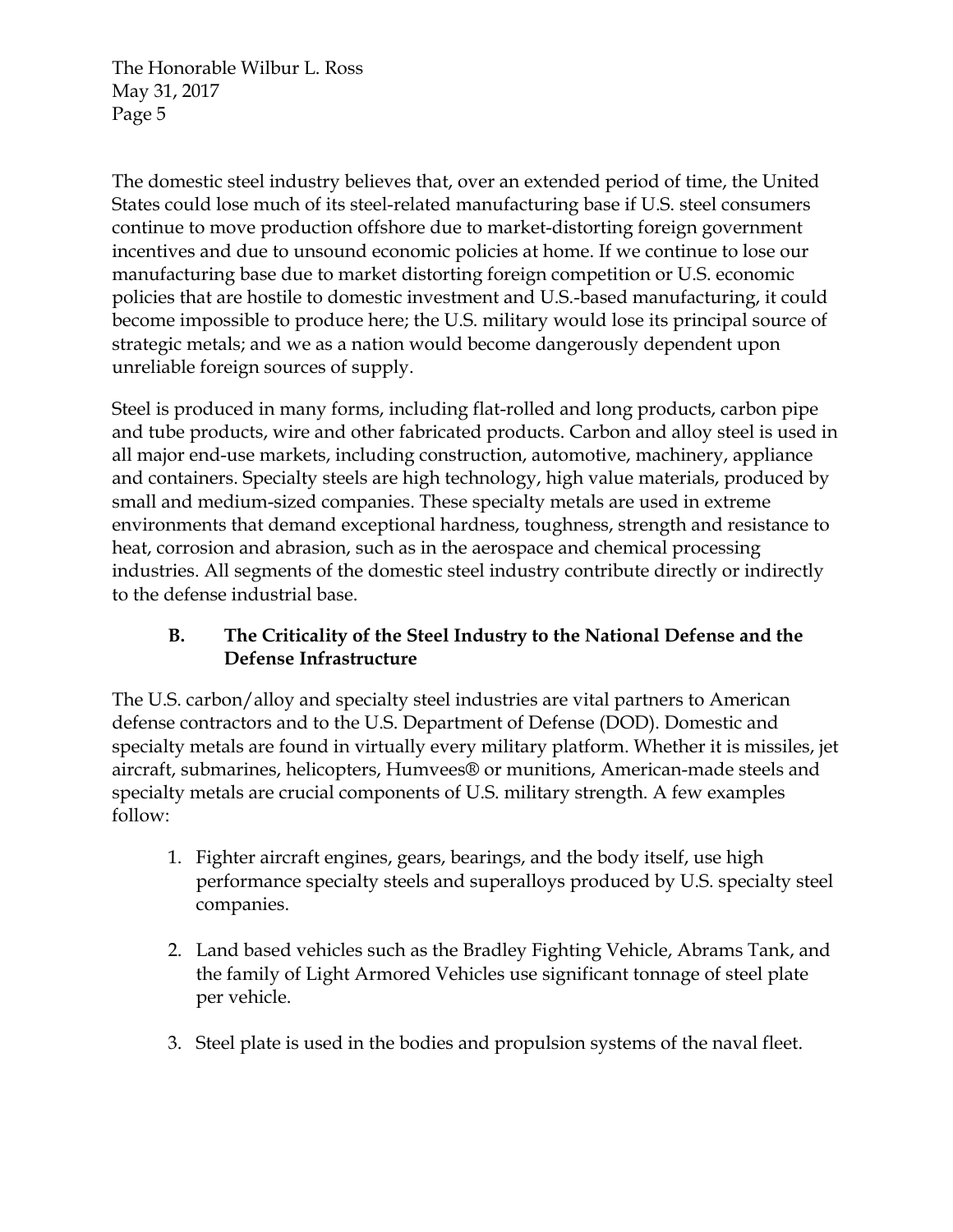> 4. The control cables on virtually all military aircraft, including fighter jets and military transport planes, are produced from steel wire rope.

Numerous additional examples illustrating how steel and specialty metals directly support the U.S. defense industrial base exist. These materials are an integral part of many diversified military applications and, as such, are in a continuing state of technological development.

Steel's importance to the military must also be viewed in a broader context that includes both direct and indirect steel shipments to the military infrastructure that are needed to support our defense efforts, both at home and overseas -- e.g., all of the steel that goes into the rails, rail cars, ground vehicles, ships, military barracks, fences and bases, which are not classified as shipments to ordinance, tanks, aircraft, shipbuilding or other direct military combat uses.

A strong and viable domestic steel industry is needed to provide immediate steel deliveries for defense applications when and where required. But, as previously noted, the steel industry's ability to meet the nation's defense needs turns largely on the industry's ability to remain competitive in the commercial market, while simultaneously maintaining a manufacturing presence in the United States. That is why it is essential from a national security perspective that action is taken to address the underlying causes of the global excess capacity in steel that is fueling the repeated surges in dumped and subsidized steel into the U.S. market, at great cost to the domestic steel industry and its workforce.

Consider the potential difficulties the U.S. would face in defending, maintaining and rebuilding infrastructure in an environment where our nation is largely dependent upon foreign steel. Should our nation become even more dangerously dependent upon offshore sources of steel, the United States would experience sharply reduced security preparedness in the face of:

- Highly variable, and in many cases higher, costs;
- Uncertain supply, impacted by unpredictable foreign economic and political developments;
- Quality, design and performance problems; and
- Inventory problems, long lead times and extended construction schedules.

Failure to address the global excess capacity problem, discussed further below, makes these risks all too real.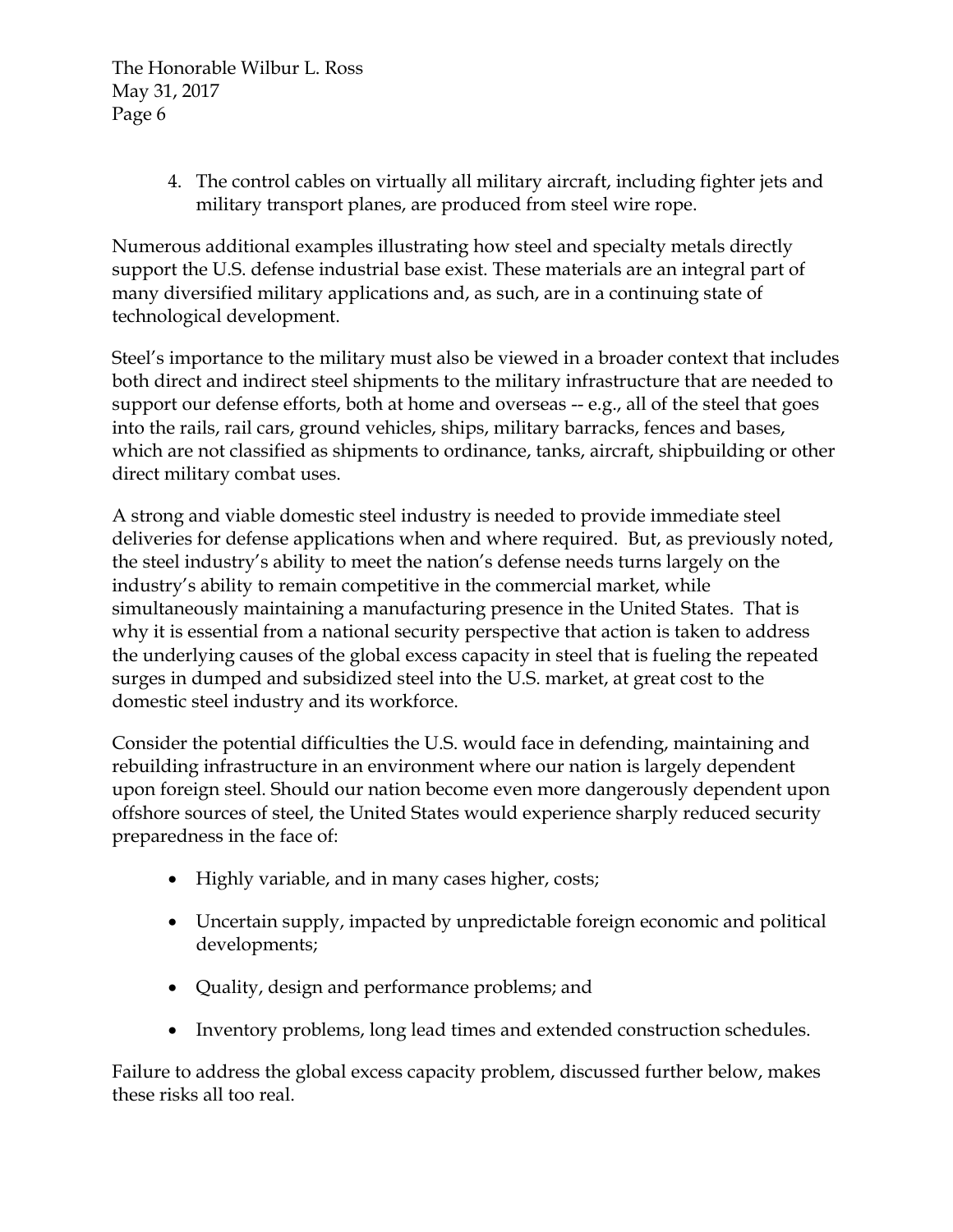# **C. The Importance of the Steel Industry to Critical National Infrastructure**

The United States also depends upon a healthy American steel industry to meet the growing U.S. demands for steel-intensive infrastructure. Engineers and contractors on sophisticated infrastructure projects require an uninterrupted supply of quality steel that they can depend upon to meet the performance characteristics of a project's design, delivered on time and at a competitive cost. U.S. national economic security requires a strong and viable domestic steel industry to meet all of these criteria on a consistent basis.

It is vital to U.S. national economic security and to our homeland security that the United States does not become dangerously dependent on offshore sources of supply for the steel that goes into our:

- **Transportation infrastructure** such as highways, bridges, railroads, mass transit systems, airports, seaports and navigation systems;
- **Energy infrastructure** such as petroleum refineries, oil and gas pipelines, storage tanks, electricity power generating plants, electric power transmission towers and utility distribution poles;
- **Health and public safety infrastructure** such as dams and reservoirs, waste and sewage treatment facilities, the public water supply system and, increasingly, residential construction; and
- **Commercial, industrial and institutional complexes** such as manufacturing plants, schools, commercial buildings, chemical processing plants, hospitals, and government buildings.

Summarized below are examples of how domestic steel is a critical component of key infrastructure sectors. Nearly every sector needs to be expanded to meet growing demand, and also requires extensive maintenance for safety and longevity.

## **1. Transportation Infrastructure**

An efficient national highway system is crucial to the defense and security of our country. The Eisenhower Interstate Highway System was created and implemented with this important objective. Maintaining and improving this vital transportation network is a top national priority, and steel plays a vital role though reinforcing bars (rebar), guardrails, signage, light poles and other supporting structures. In addition,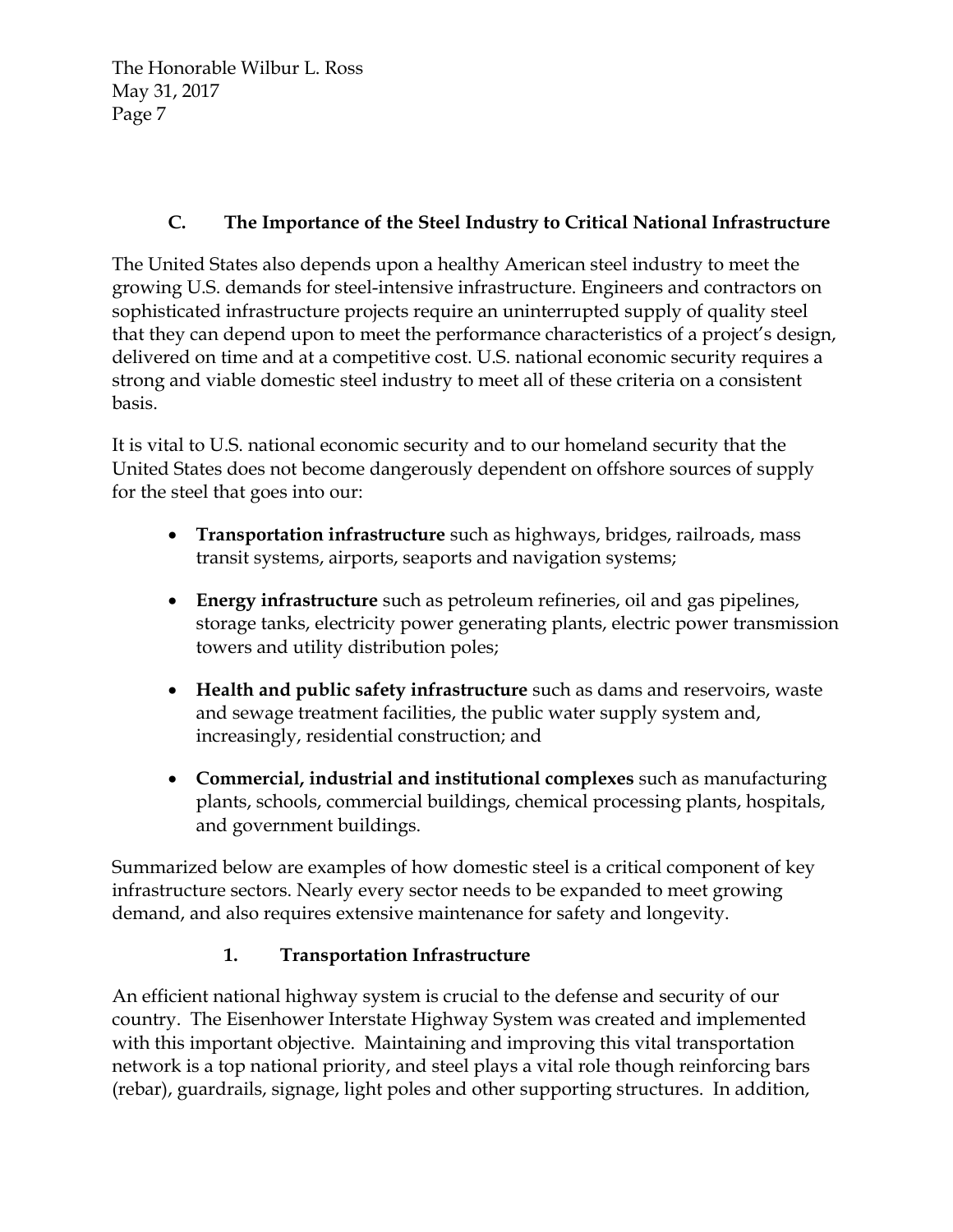building our transportation infrastructure with steel saves energy. Continuously reinforced concrete roadways have been shown to improve fuel efficiency in heavy vehicles by as much as 20 percent, and steel-intensive transportation infrastructure improvements are also helping to reduce commuter delays – a tangible way to decrease the billions of dollars wasted in burning excessive fuel.

Bridges are the critical links along roads, highways and rail lines. Routine maintenance and replacement are required for the normal and emergency movement of people and goods. The many thousands of bridges in the United States that are structurally obsolete are a threat to U.S. national economic security, and steel is providing a competitive alternative with the introduction of high-performance steel (HPS) plate for bridge girders – developed through a partnership between steel trade associations, the U.S. Navy and the Federal Highway Administration.

U.S. railroads are an important component in the long distance movement of freight and people. Effective maintenance and repair of roadbed, railroad bridges and rolling stock is essential, and all are highly dependent upon the availability of sophisticated steels with unique specifications. In addition, and looking to the future, U.S. cities and regions have begun to explore seriously the possibility of using new "maglev" trains - which use technologically sophisticated magnetic steels, and vast amounts of carbon steel plate for the rail beds -- as a cost effective means of moving large numbers of people quickly.

Public safety and economic activity in major urban areas depends upon reliable mass transit. Steel is a significant component of mass transit rail systems -- from the stainless steel found in our subway cars, to the electrical steel used for electric propulsion motors to the special steels found in the "hot" third rail in our subway systems to the carbon steel used for the rails themselves along the thousands of miles of track in our cities' mass transit systems.

There are over 19,000 public and private airports across the United States. Steel is an important component of airport facilities -- from the structural steel framing in terminals to the reinforcing steel in runways, to the sound barriers and runway approach lighting structures.

Port construction and maintenance are steel-intensive, requiring large quantities of steel piling, plate, rail and structural units. In addition, support equipment, such as cranes, is steel-intensive.

In considering these varied uses of steel in our nation's transportation infrastructure, it is also important to recognize that, in an emergency situation, problems would only be compounded if we were forced to rely on long offshore lead times. In addition, if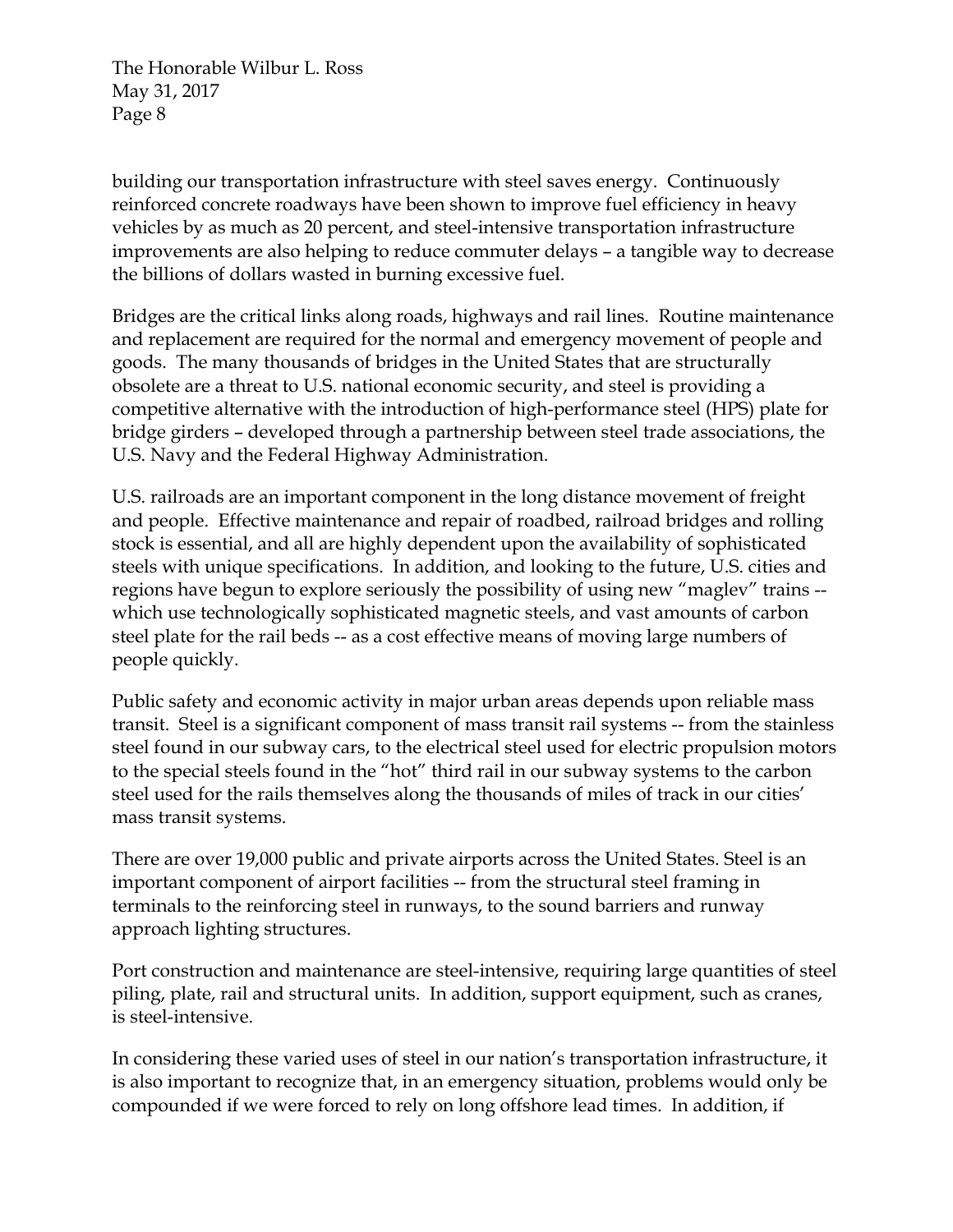segments of the domestic steel industry are diminished (e.g., due to unfair trade), injury usually follows to the downstream sectors to which U.S. steel producers normally ship (think of rod/wire, wire/wire rope, etc.). Indeed, for some major products and applications that are important to homeland security, entire domestic manufacturing sectors are involved.

## **2. Energy Infrastructure**

A typical refinery contains miles of specialty pipe, large sophisticated boilers and process pressure vessels, thousands of custom made valves and fittings -- all made from steel designed expressly for critical applications.

Pipelines, the vehicles by which petroleum and natural gas are delivered to refineries and then on to consumers, are made from technically demanding steel plate in wide and very heavy gauges. Prompt and effective maintenance and restoration of pipelines are vital to our national energy security infrastructure and to our national economy.

Electric power generation is an engine for our economy. Steel is not only present in the structures, but in the huge generators, which use large quantities of sophisticated electrical lamination steel sheet, and in the boilers, pressure vessels and pipe that is needed to produce and deliver the steam or water to the generators. Transmission towers, made entirely of steel, carry steel-containing high voltage electric cables and provide support for our nation's microwave, cellular and other communications equipment. Steel utility distribution poles provide the structures by which electricity is routed to commercial and domestic customers.

Conventional, high-permeability and high-permeability domain-refined grain-oriented electrical steels (GOES) is used in cores and core assemblies for electrical transformers (including power transformers, switchgear, step-up, step-down, and distribution transformers), which power and transport energy for the nation's electricity grid. GOES is used in both the large step-up transformers powering the grid by enabling the transport of electricity over great distances and smaller step-down transformers that power individual neighborhoods and businesses. Non-oriented electrical steel (NOES) is also critical for the electrical grid, because it is the used to make the large cores for electrical power generators. In addition, NOES is used in industrial applications and motors for hybrid and electric automobiles. Importantly, due to the injurious impact of unfair trade practices in recent years, there is today only one remaining domestic producer of GOES and NOES in the United States: AK Steel. It is also the only producer of these products in North America.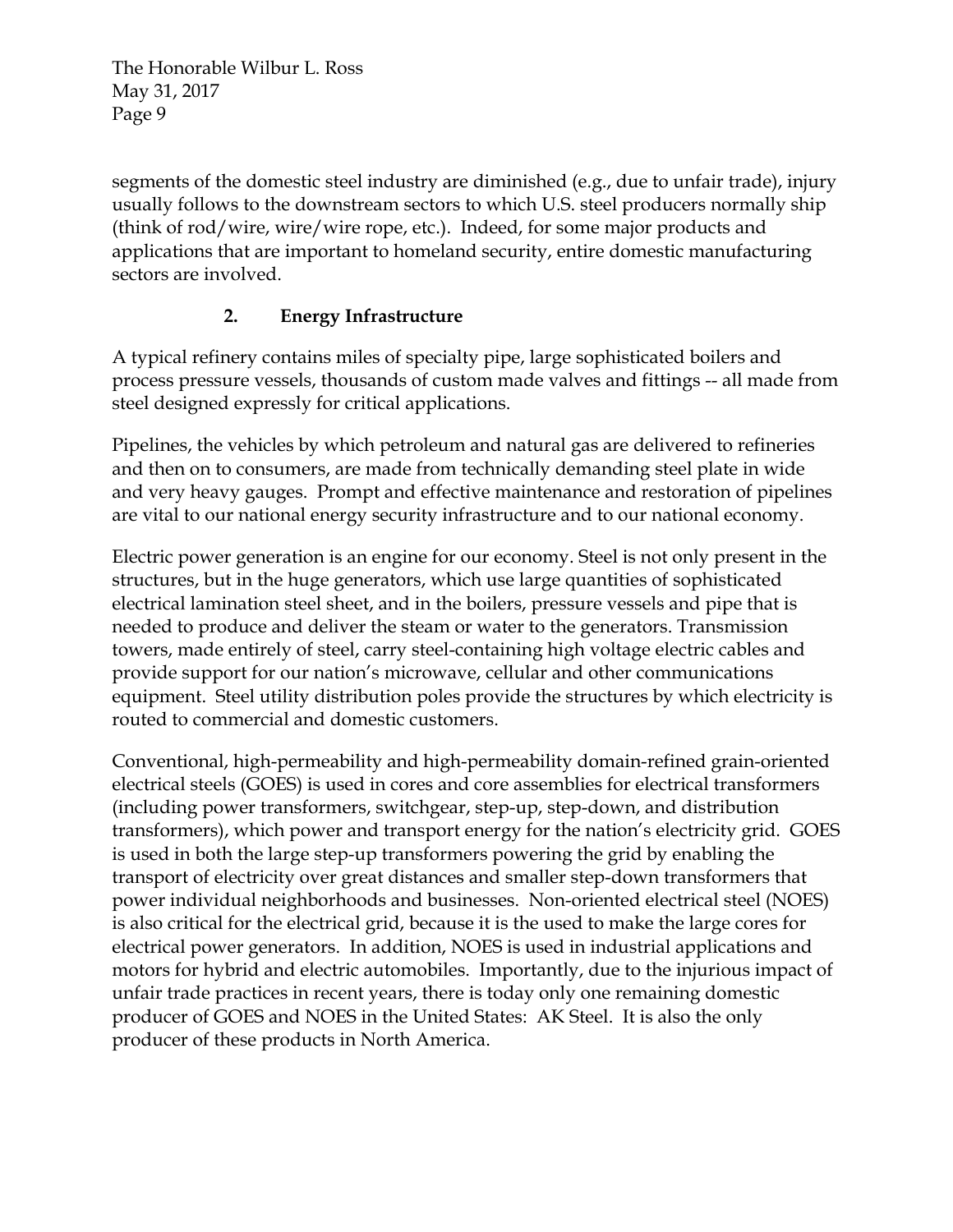#### **3. Health and Public Safety Infrastructure**

Public health and safety dictate reliable and efficient sewage, wastewater treatment and management facilities. Steel components, such as tubular goods, tanks, culverts, storm water management and storm sewers are integral to the construction and operation of these facilities.

Safe, potable water is essential for all Americans. Steel is unsurpassed as a conduit for water. Relatively thick steel plate for pipe dominates, but thinner steel plate is also in great demand. Steel tanks meet zero tolerance leakage standards, and they are safer than other materials in tornadoes, earthquakes, mudslides and extreme temperatures.

Whether for flood control, irrigation, recreation, industrial or drinking water reservoir use, dams must be protected and maintained. Steel plays a vital role in certain types of dam structures.

In recognition of steel's unique properties to withstand fires, hurricanes and other natural disasters, steel is also being used increasingly in residential construction (framing, roofing, etc.). Steel is not only strong; it is also sustainable and environmentally responsible. In this regard, it is worth stressing that the U.S. steel industry has the highest recycling rate in the world.

## **4. Commercial, Industrial and Institutional Buildings**

Buildings support vital elements of our nation's economic base. Steel is essential to the construction of commercial, industrial and institutional buildings (CIIBs). Steel construction can be faster and less expensive than other types, and high-rise structures can be built only from steel. According to John Knapton, a professor of structural engineering at Newcastle University in England, "tens of thousands of lives ... [were] saved by the structural integrity of the [World Trade Center] building. It had a lot of structure taken out, yet remained intact for more than an hour, allowing thousands to escape."

The construction industry is the largest single U.S. market for steel. Industrial, retail, education and office buildings are the largest sectors. Most of the structural, plate, sheet and reinforcing steel used in building construction must be fabricated before delivery to the construction site, then erected in place. There is no competitive steel fabrication and construction industry anywhere in the world that relies primarily on imported steel.

Pre-engineered building systems, which rely on steel for all their major components, are designed and fabricated in a factory environment, then assembled at the job site. These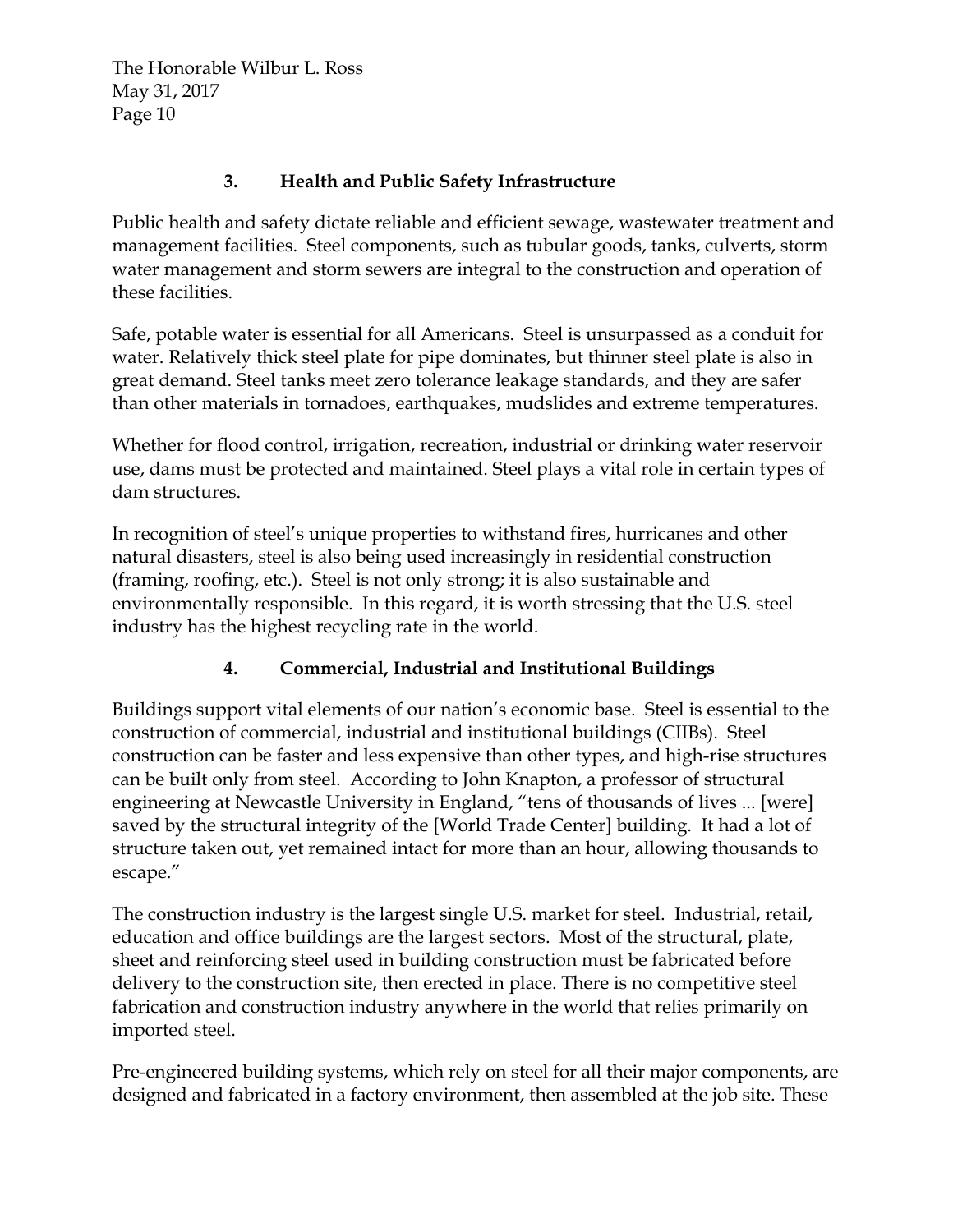systems are ideal for many low and mid-rise applications, including offices, manufacturing, retail, warehousing, worship and education, because they are cost effective, use flexible designs and can be completed relatively quickly.

As we consider these and other contributions of steel to our nation's infrastructure, we need also to be concerned about our ability to control specifications and standards. If we do not have sufficient U.S.-based production of numerous steel and steel-intensive products involved in infrastructure applications, our country's future would be at the mercy of other countries' standards. In some cases, the problem is as simple as sizes being different. If we were to lose control of our standards, the obsolescence factor would be huge, and we would, at best, be less able to make major repairs quickly in an emergency (e.g., think of the challenge, if not outright impossibility, of trying to supply "non-commercial" quantities of fittings, sections, tubulars, etc. in an emergency).

#### **III. The Threat to U.S. National Security from Unfairly Traded Steel Imports**

As noted in the introduction to this submission, the U.S. steel industry's ability to supply our defense establishment and our nation's critical infrastructure needs depends on the steel industry's continued ability to compete in its commercial markets and maintain a domestic manufacturing presence. However, repeated surges in imports of dumped and subsidized steel products from numerous countries in recent years have injured the U.S. industry and threaten further injury, putting our national security very much at risk.

Finished steel imports took a record 29 percent of the U.S. market in 2015, while domestic steel shipments declined by 12 percent, and capacity utilization averaged just 70 percent for the year. While total steel imports declined by 15 percent in 2016 as a result of a number of trade cases brought by the domestic industry against dumped and subsidized imports, foreign import market share still remained historically high at 25.4 percent for the year. Imports in 2017 are once again on the rise – with total imports up 19 percent in the first three months of the year compared to the same period in 2016, and finished steel imports taking 26 percent of the market.

These high levels of imports in recent years have been a critical factor forcing several steel companies to temporarily close major steel-making facilities. Employment in the steel industry declined by 14,000 jobs from January 2015 to December 2016, before a slight recovery in the first part of this year.

Foreign government interventionist policies in the steel sector have fueled massive and growing global overcapacity in steel, which the OECD has estimated to be more than 700 million metric tons. AISI estimates that more than half of that overcapacity – 425 million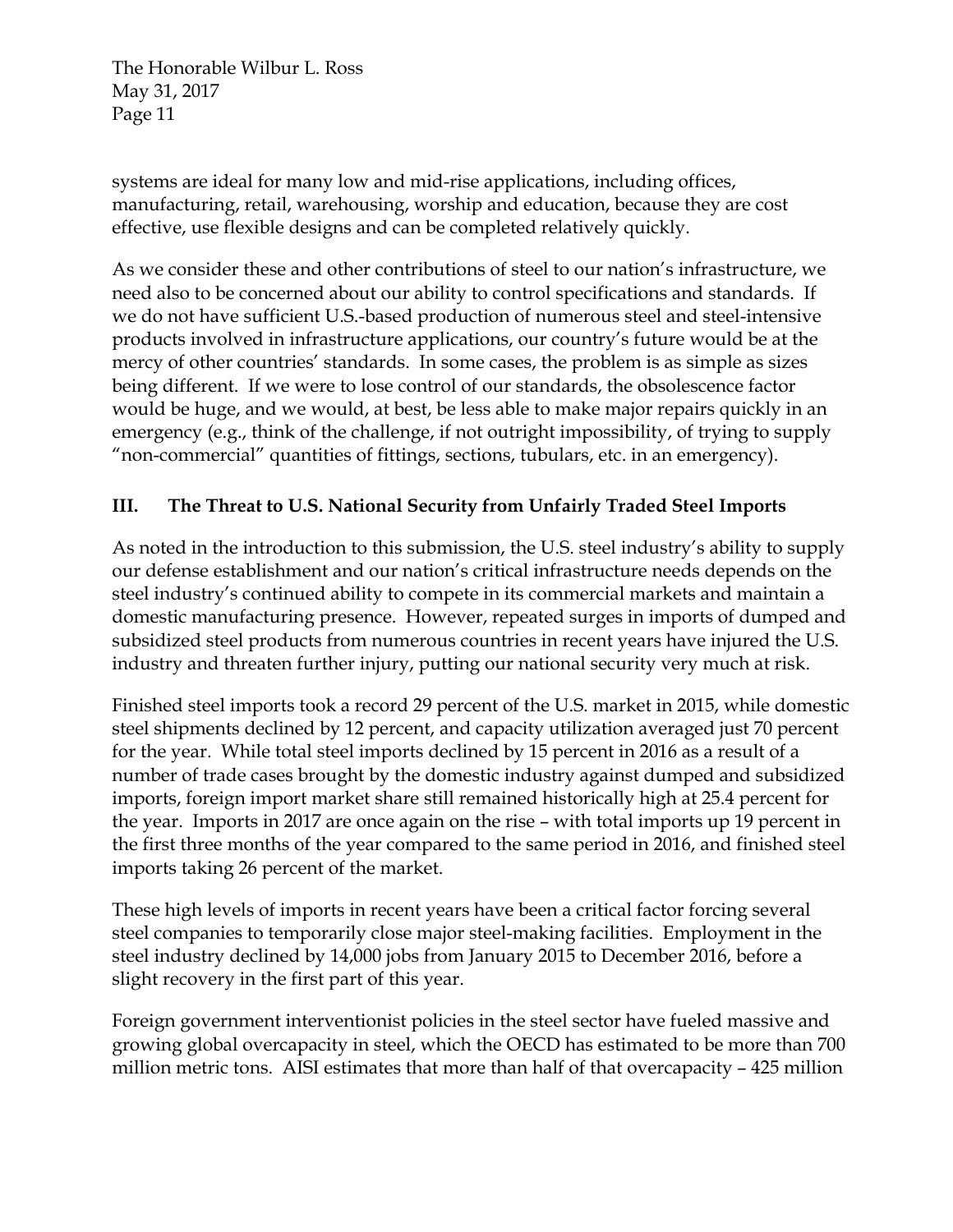metric tons – is located in China, where government market-distorting policies have produced a dramatic increase in the size of the Chinese steel industry.

The large volume of Chinese steel exports in recent years is the direct outgrowth of a dramatic increase in the size of the Chinese steel industry since 2000, to the point that it today represents approximately half of all global steel production.<sup>1</sup> Chinese crude steel production soared from 128 million MT in 2000 to 823 million metric tons (MT) in 2014 – an increase of 695 million MT – before declining slightly to 808 million MT in 2016.2 In the first three months of 2017, however, Chinese crude steel production is once again up 4.6 percent compared to the first quarter of 2016.3 This massive expansion in capacity and production has been directed by Chinese government industrial and trade policies, as discussed below.

China leads the world not just in production and capacity increases, but in *excess* capacity levels. China's official steel capacity levels reached 1,160 million MT in 2014,4 meaning it had excess capacity of 337 million MT. The China Iron and Steel Association (CISA) estimates that there is even more steelmaking capacity in China than the official government statistics report – approximately 1.25 billion metric tons of crude steel production capacity in China in 2014, compared with 823 million metric tons of actual production in 2014. That equals more than 425 million metric tons of excess capacity.5 AISI believes that overcapacity in China and elsewhere around the world is a significant factor contributing to the repeated surges in steel imports into the U.S. market in the past several years.

China's substantial increase in steel production and exports since 2000 has been made possible, in large part, by massive government subsidies. The unprecedented growth in Chinese capacity is largely a result of direct and indirect government ownership and control over the steel industry, at the expense of market-oriented steel producers

 1 World Steel Association, "World crude steel output increases by 0.8% in 2016," January 25, 2017, *found at https://www.worldsteel.org/media-centre/press-releases/2017/world-crude-steel-output-increases-by-0.8--in-*

*<sup>2016.</sup>html*. 2 *Id.*; World Steel Association, "Monthly Crude Steel Production 2015"; World Steel Association, "Monthly Crude Steel Production 2000."

<sup>3</sup> World Steel Association, March 2017 Crude Steel Production (April 24, 2017), *found at https://www.worldsteel.org/en/dam/jcr:49a14d93-0a03-499a-9f83- 0baab3a1f16a/March+2017+Crude+Steel+Production+Table.pdf.* 

<sup>4</sup> The Ministry of Industry and Information Technology (MIIT) announced Chinese capacity of 1.16 billion metric tons (1.277 billion net tons) in 2014. Chinese steel production in 2014 was 823 million MT.

<sup>5</sup> China Iron and Steel Association (中国钢铁协会), *Analysis of Key Points for the Development of Steel* 

*Enterprises in the Thirteenth Five Year Plan Period* (钢铁企业"十三五"发展重点分析) (Mar. 19, 2015), http://www.chinaisa.org.cn/gxportal/DispatchAction.do?efFormEname=ECTM40&key=AmEIN1oxUD FRMAI1A2QHZg1pAGBRNVVjAzRSYAVnBDMGFQ9ADhVVZQMSD0hVQgVn.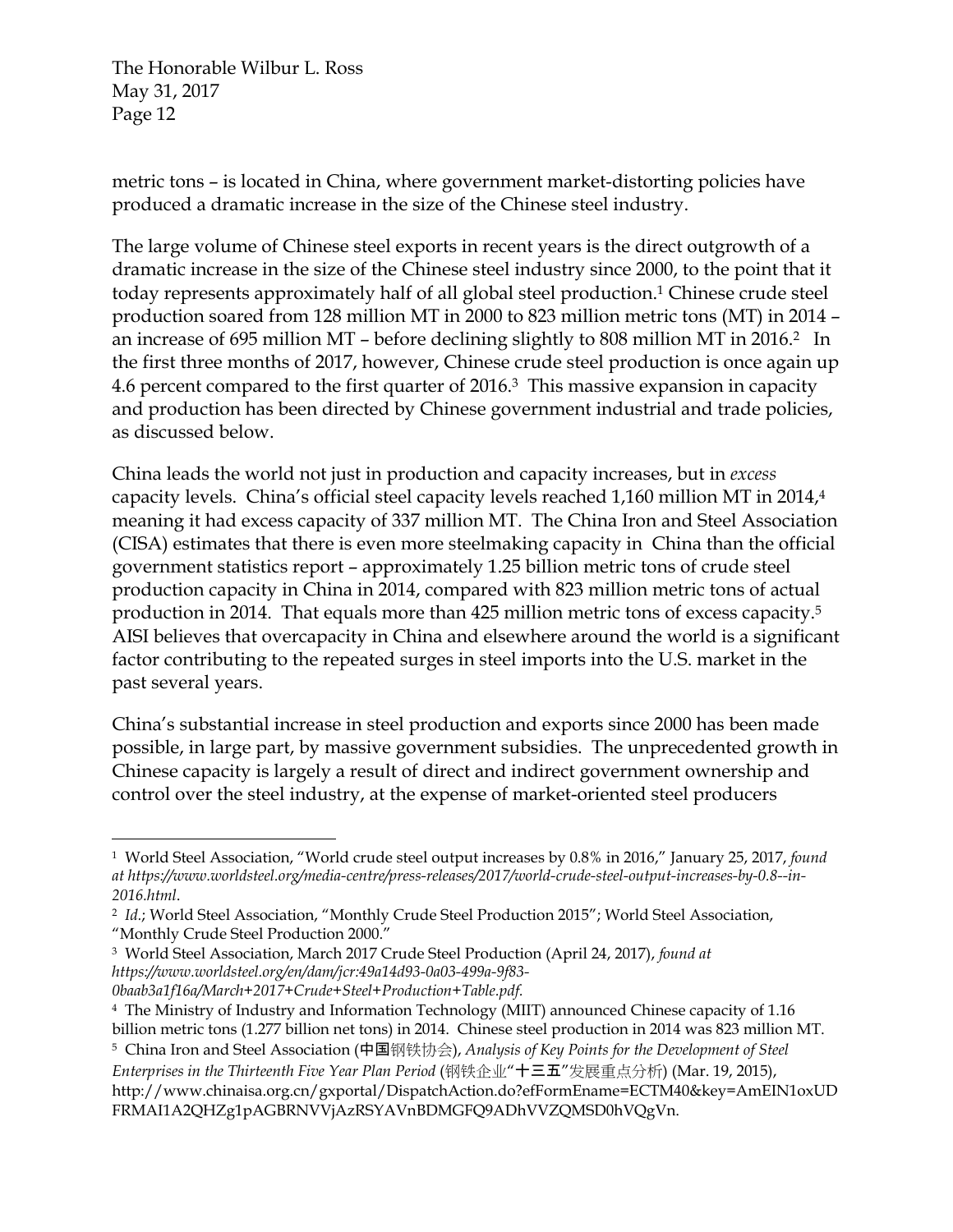around the globe.6 Through various laws, policies, and industrial plans, the Chinese government for decades has directly subsidized its steel industry through the provision of grants, preferential loans, debt-for-equity swaps, tax refunds, and other preferential policies, as well as various forms of indirect support, such as restrictions on foreign investment.7 The Chinese government also intervenes in its steel industry to prevent the closure of capacity. Many older mills in China, which would likely close in a truly market-based environment, have been supported by local governments and continue to operate, intensifying global oversupply.

For many years Chinese steel consumption was increasing, and in recent years a significant portion of China's excess steel production was absorbed by the Chinese government's stimulus spending on fixed asset investment. But Chinese steel demand appears to have peaked in 2013. The World Steel Association has reported that Chinese steel consumption (apparent steel use) declined by 3.3 percent in 20148 and by 5.4 percent in 2015,<sup>9</sup> before increasing by 1.3 percent in 2016.<sup>10</sup> Furthermore, the demand situation in China is expected to worsen over the coming decade. The POSCO Research Institute forecasts that steel demand in China will decrease steadily until 2025, due to the slowdown in the Chinese construction and manufacturing industries.11

With China's domestic steel demand declining, the Chinese steel industry has increasingly relied on exports to consume surplus production. China exported a record 94 million MT of steel products in 2014, an increase of 52 percent from 2013.12 That trend accelerated in 2015 with Chinese steel exports rising to 112 million MT, "an amount big enough to feed demand in Germany and Japan for a year and leave almost

<sup>6</sup> *See, e.g.*, *Perverse advantage: A new book lays out the scale of China's industrial subsidies*, The Economist (Apr. 27, 2013).

<sup>7</sup> *See generally* Wiley Rein & Fielding LLP, *The China Syndrome: How Subsidies and Government Intervention Created the World's Largest Steel Industry* (July 2006); Wiley Rein LLP, *The Reform Myth: How China Is Using State Power to Create the World's Dominant Steel Industry* (Oct. 2010).

<sup>8</sup> World Steel Association, 2015 Short Range Outlook, *found at* 

*http://www.worldsteel.org/dms/internetDocumentList/press-release-downloads/2015/Short-Range-Outlook-tableby-Region-2015-2016-12Oct2015/document/Short%20Range%20Outlook%20table%20by%20region%202015- 2016.pdf.*

<sup>9</sup> World Steel Association, 2016 Short Range Outlook, *found at https://www.worldsteel.org/media-centre/pressreleases/2016/worldsteel-short-range-outlook-2016---2017.html.* 

<sup>10</sup> World Steel Association, 2017 Short Range Outlook, *found at https://www.worldsteel.org/mediacentre/press-releases/2017/short-range-outlook-April-2017.html.*

<sup>11</sup> POSCO Research Institute, *Asian Steel Watch* (Jan. 2016) at 99-103.

<sup>12</sup> Ruby Lian and David Stanway, "Chinese Steel Exports to Stay High This Year – Industry Group," Reuters (Apr. 29, 2015).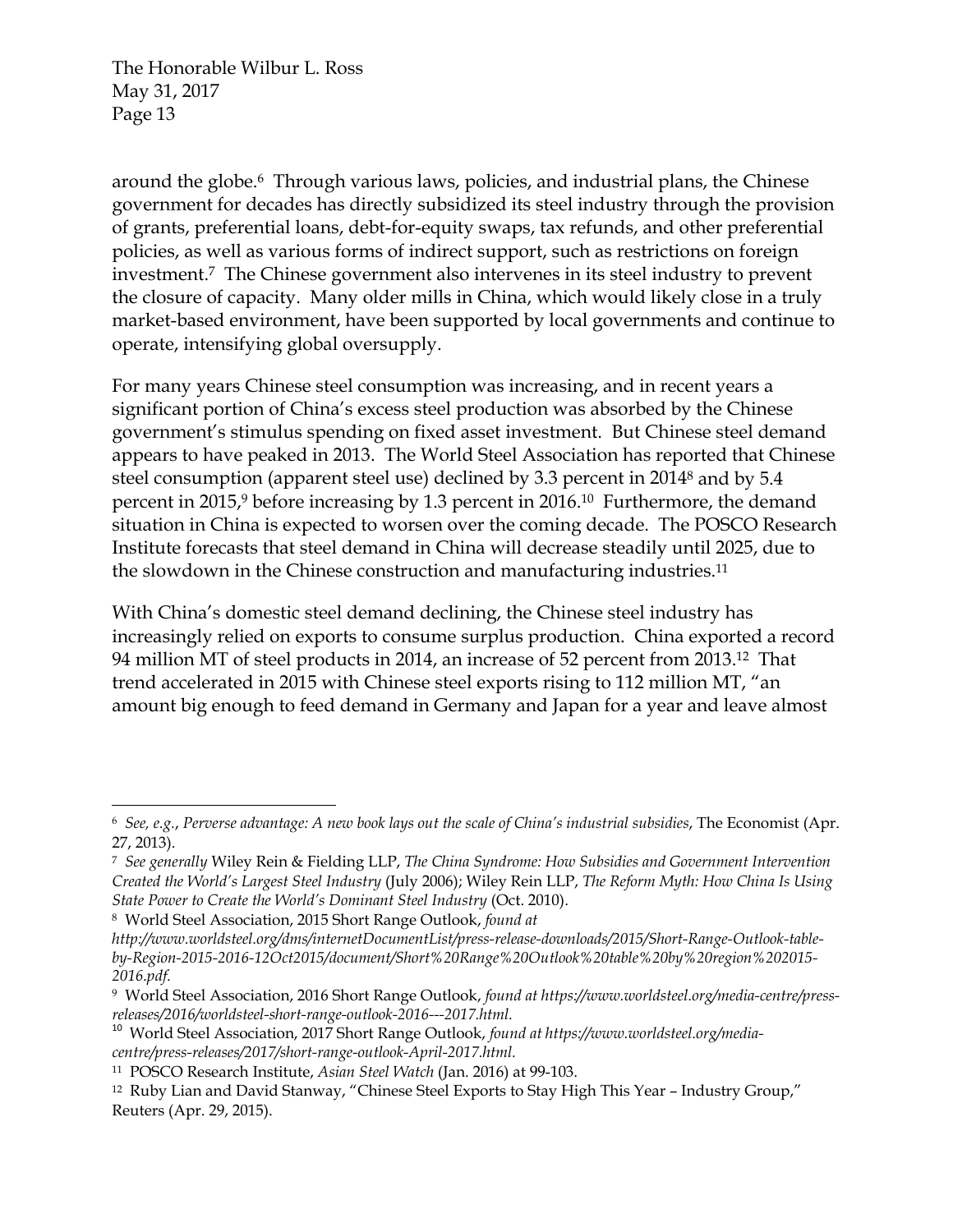9 million metric tons to spare."13 In 2016, Chinese steel exports, while down slightly from 2015, continued at historically high levels in excess of 108 million MT.14

This massive increase in Chinese exports to the world has resulted both in increased imports of Chinese steel into the United States and in increased imports from third countries that have themselves received increased Chinese steel imports. In the case of direct steel exports to the United States, due to the imposition of trade relief by the Commerce Department in several antidumping and countervailing duty cases over the past few years, Chinese direct shipments have declined since 2014.

But while direct steel imports from China may be somewhat reduced in the most recent period, the high level of Chinese exports to the world continues to put pressure on the global steel market, and leads to increased imports from many third countries. Chinese exports to third countries are being further processed into downstream steel products that are then exported to the United States. For example, Chinese billets are being further processed in Turkey into long products which are then exported to the United States, while Chinese flat-rolled steel is being converted into pipe products in Korea which are then, according to Commerce Department determinations, being dumped into the U.S. market.

Exports of dumped and/or subsidized steel from countries geographically close to China, such as Korea and Japan, are due principally to Chinese oversupply being exported to those countries, as well as government subsidies, in the case of Korean producers. The Department of Commerce has determined that the Korean government provides significant subsidies to its steel producers. For example, last year the Department made an affirmative final CVD determination with respect to hot-rolled steel products from Korea.15 Furthermore, the Department has also determined that, "[a]s a result of significant overcapacity in Chinese steel production, which stems in part from the distortions and interventions prevalent in the Chinese economy, the Korean steel market has been flooded with imports of cheaper Chinese steel products, placing downward pressure on Korean domestic steel prices. This, along with the domestic steel production being heavily subsidized by the Korean government, distorts

 13 "China's steel exports now outstrip demand in any other country" Bloomberg (Jan. 13, 2016), *found at http://www.mineweb.com/news/iron-and-steel/chinas-steel-exports-now-outstrip-demand-in-any-other-country.*  14 "China steel exports fall from record in relief for global steelmakers" Reuters (Jan. 13, 2017), *found at http://uk.reuters.com/article/uk-china-economy-trade-steel-idUKKBN14X0RR.* 

<sup>&</sup>lt;sup>15</sup> Countervailing Duty Investigation of Certain Hot-Rolled Steel Flat Products From the Republic of Korea: Final Affirmative Determination, 81 Fed. Reg. 53439 (Aug. 12, 2016).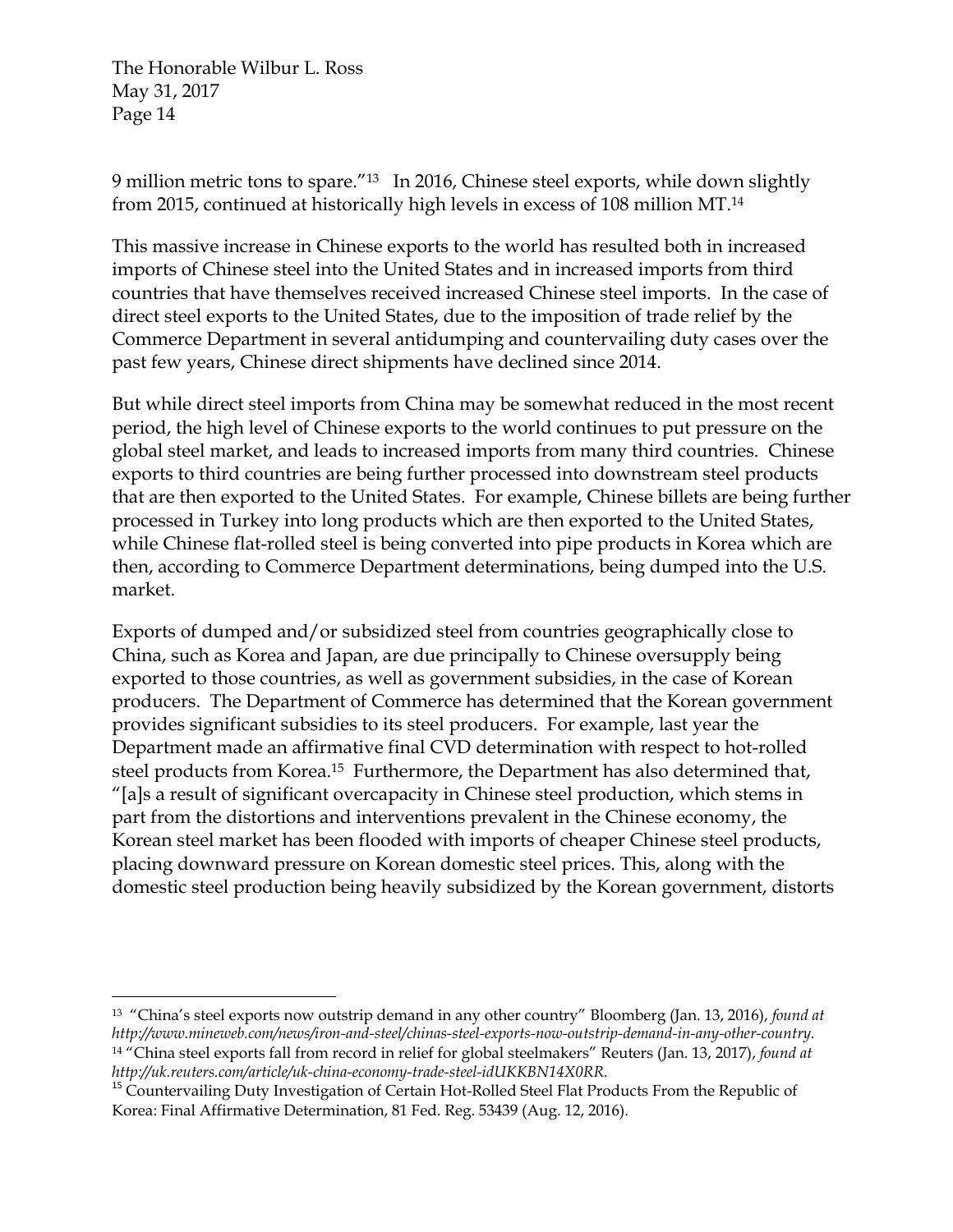the Korean market prices of [hot-rolled steel], the main input in Korean [oil country tubular goods] production."16

In addition, the U.S. steel industry believes that part of the increase in steel imports from Vietnam recorded in U.S. government trade data may be due to Chinese producers' efforts to circumvent AD/CVD duties on cold-rolled and corrosion-resistant steel products by shipping Chinese product to Vietnam for minor further processing. The Department of Commerce is currently conducting anticircumvention inquiries on both of these product categories.17

As a result of all these and other similar actions, the U.S. industry continues to suffer from the injurious impact of Chinese overproduction of steel that is exported to world markets.

In addition, the Chinese model of government intervention in the steel industry is being emulated in other countries, perpetuating the growing overcapacity problem. Vietnam and India, for example, both have explicit government plans to support the expansion of their steel industries and to increase their exports while restricting imports. As these plans are implemented, further injury will be suffered in the United States from dumped steel products.

## **IV. Responses to the Steel Import Crisis**

As one of the most open markets in the world, the United States is often the target of dumping by steel producers from countries around the world. In many cases, these foreign producers are also subsidized by their governments.

To date, the U.S. steel industry has relied on our trade laws to seek to address the impact of unfairly traded steel imports in our market. While the antidumping and countervailing duty laws have provided some relief, because the resulting orders are necessarily country- and product-specific, they leave openings for steel products not subject to orders to continue to surge into our market.

 <sup>16</sup> Issues and Decision Memorandum for the Final Results of the 2014-2015 Administrative Review of the Antidumping Duty Order on Certain Oil Country Tubular Goods from the Republic of Korea, A-580-870, at 41 (Apr. 10, 2017).

<sup>17</sup> Certain Corrosion-Resistant Steel Products From the People's Republic of China: Initiation of Anti-Circumvention Inquiries on the Antidumping Duty and Countervailing Duty Orders, 81 Fed. Reg. 79454 (Nov. 14, 2016); Certain Cold-Rolled Steel Flat Products From the People's Republic of China: Initiation of Anti-Circumvention Inquiries on the Antidumping Duty and Countervailing Duty Orders, 81 Fed. Reg. 81057 (Nov. 17, 2016).